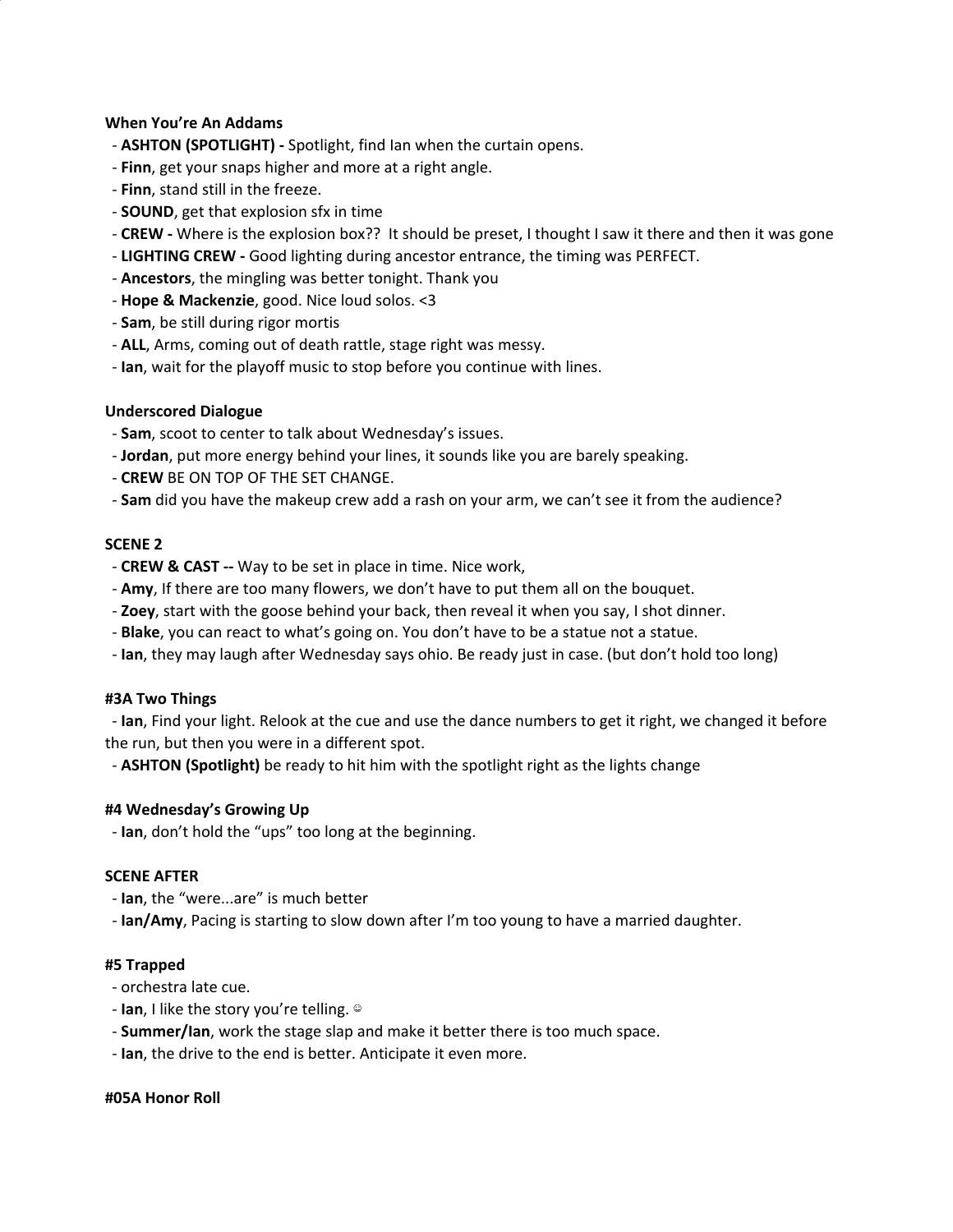- **Finn**, you have to wait until the lights come up.
- **Finn**, <3 your electrocution.

# **#6 Pulled**

- **CREW**, SET THE TORTURE CONTROL BOX ON IT'S SPIKE and then it won't be a problem when you close the black curtain,

- **Zoey**, "What do I do" is pushing sharp just slightly.
- **Zoey**, just be right on top of "Mother always said be kind to strangers"
- Orchestra Tempos are better.
- **Zoey**, keep your breath under you on last note

- **Ian/Morticia**, maybe coming out a bit too early, it seems like you are there long enough that she would see you….let's push it to a little later in her breakdown

# **SCENE AFTER/4 Things**

- **Ian**, your mother and I is still not working. See Katie or Mr Hayward again.

- **Zoey**, I need you to copy Amy's body language exactly when you say "I just don't know what." It was a lot closer this time.

# **#7 One Normal Night**

- **Zoey**, get through that whoa riff.
- **Zoey**, stop pushing, rely on your technique.
- **Jordan,** Good timing exiting the vamp, Jordan. ☺
- **Julianna**, leg wrapped around tree, awesome.

- **ABBY** - So sorry….you need a mic and don't have one. Can you please use Olivia's mic for the first act, and then swap with her so she has it for act 2 in time for Moon and Me

- **Sam,** so let the normalcy start. Remember to say that please

- **Ancestor's,** Protect and rally round, YOU BETTAH WATCH…..You were singing strong, it just needs to be in time

**Sound -** FOG HORN sfx. If you don't know where it goes please see Mr. Hayward

# **SCENE 5**

- **Ancestor's** - wall movers, please make sure that they are situated so that they are touching in front.

- **Ian**, make sure I get the word "stubborn"
- **Katie/Brett**, get the jacket gag moving faster. So she can step forward in her yellow dress in time
- **Finn**, much better shake down. You can move even closer to her when you shake her.
- **Ian**, don't biff the "rip your throat out" line.
- **Amy**, be more eye rolly with Ian on his antics with the girls room dad joke.
- **ALL**, after the toast this scene is slow and the pacing is terrible.

- **Mia**, Can you sit criss cross apple sauce on the floor. This will give us a level on that side of the stage….plus it fits your character

## **SCENE AFTER BUT LOVE**

- **Jordan**, don't jump on Zoey's lines.

# **#08A But Love Reprise 2**

- **Sam**, much better in getting into this.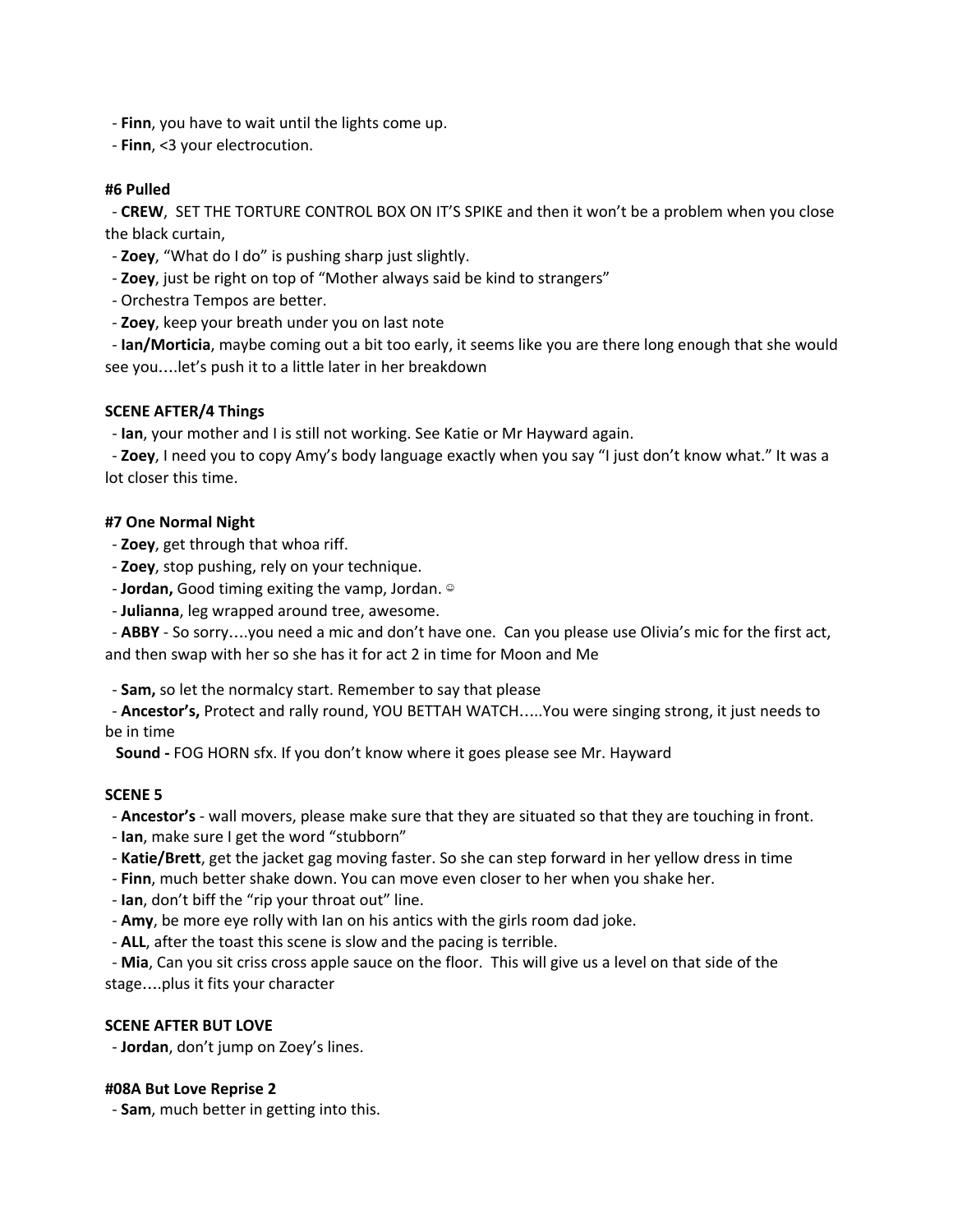**CREW -** SCENE CHANGE IS ROUGH….. LIKE REALLY ROUGH………….. FIX IT PLEASE………..

## **SCENE 7**

- **Grant**, keep the pacing up.
- **Grant**, when you say the word college, you say it weird...it sounds like an accent
- **Ian**, call him Beinicke, not Mal before you go to see the moat.

**CREW -** SCENE CHANGE WAS FUNKY HERE TOO. - Kevin/crew, these last two scene changes need to be run MULTIPLE TIMES while you are waiting to start the run tomorrow night.

## **SCENE 8**

- Amy, make sure you don't swallow the word it - " they removed it once but it grew back"

## **#9 Secrets**

- **Amanda**, you need to go one big step further stage right to fully be in your light.
- **ANCESTORS -** Good ladies….this song was FIERCE

## **SCENE 9**

- **Kevin/Crew**, Tighten this scene change too, it's better than the other ones, but still a little slow.
- **SOUND CREW -** SFX thunderbolt, wrong cue, wrong sfx.

## **#10 Gomez's What If**

- **IAN** Good work here tonight

## **SCENE 10**

- **Finn**, much better.

# **#11 What If**

- **Finn**, support and lock it in.
- **Finn**, we are going to add some dirt on you to make you look a little more roughed up.
- **Trinity**, good on the acrimonium line we understood it much better
- **CAST/CREW**, quiet back stage getting set up for Full Disclosure
- **Finn**, you can't miss your cue going into the end of the song, be ready
- **Finn**, LOVELY last note. <3 <3 <3

## **SCENE 12**

- **ALL**, Keep the pacing moving. Started off good, got slightly slower. Keep it moving.

# **#12 Full Disclosure Part I**

- **ASHTON (Spotlight)** catch ian quicker.
- **Shawn**, go back to your first spot. I forgot Lurch was going over there too,.....it's too crowded now.
- **Ian**, clear your throat before you start the second part of the fox box story.
- **Ansley**, when grandma says "break wind it can't move the windmills", fan your face like you smell it.
- **Finn**, love your aggressiveness on all of this.

## **#13 Waiting**

-**Katie**, such better physicality. <3 Swing your hair around after you take it down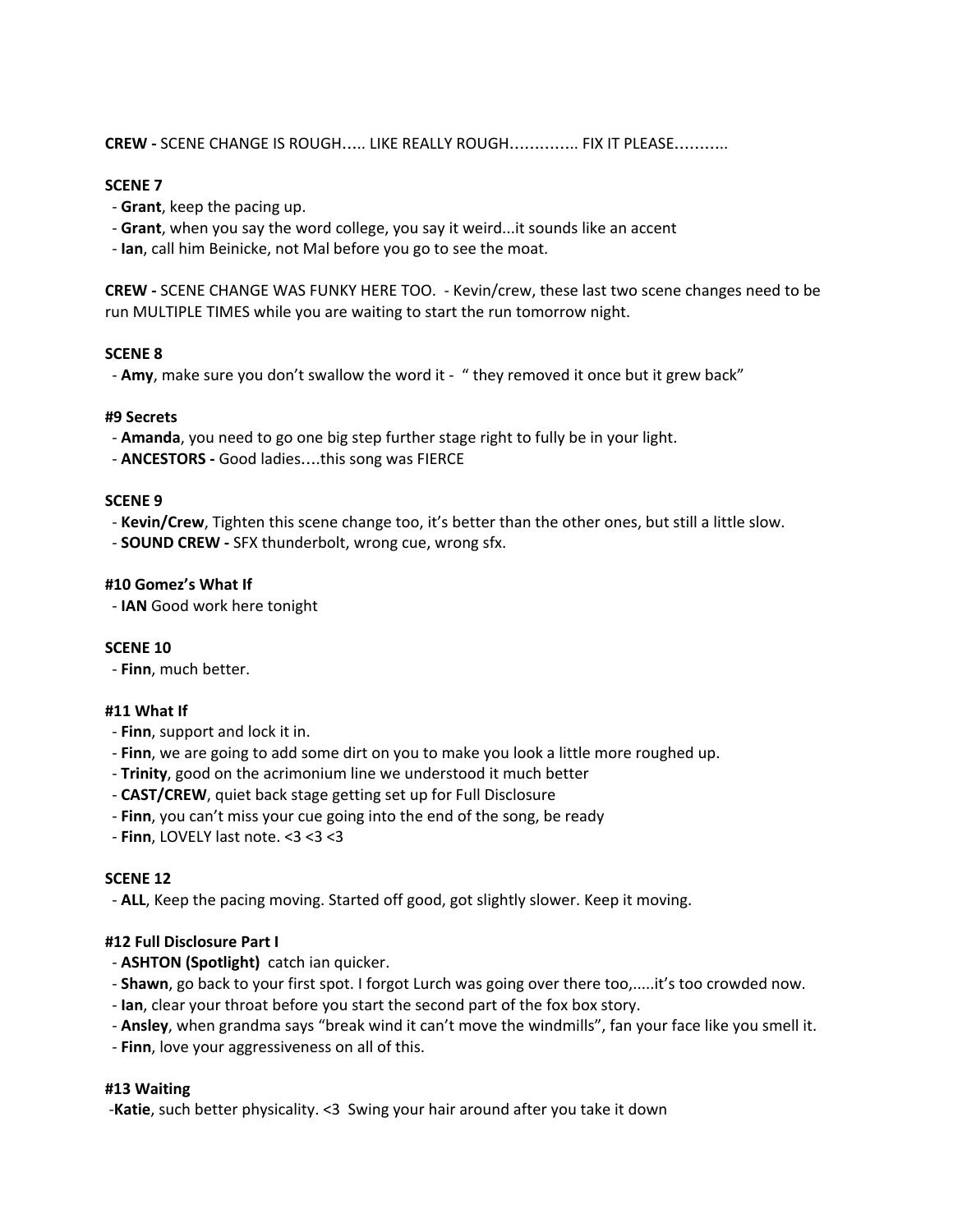- **Katie**, way to deal with the difficult sight line. Lol.

- **Katie**, seat those mix moments a little better, they need slightly more space.

## **#14 Full Disclosure Part II**

- **Jordan**, you can't stand right in front of Wednesday during the chaos.

- **Ian/Lighting**, Can that well beinickes light cue and lines come faster at the very end? You don't have to wait for the storm sounds to be open

# **ACT II**

# **#15 Opening Act II**

- **Delaney/Kevin -** Please work the Itt/Thing moments a bunch this afternoon during makeup time since Delaney doesn't need to do any makeup.

## **SCENE 1**

- **Jordan**, better energy. Thank you.
- **Jordan** I have to see the moment when you break and decide you can't do it.

- **Jordan**, make the impulsive line bigger.

**CREW** SCENE CHANGE WAS ROUGH , PLEASE RUN MULTIPLE TIMES TMW.

## **SCENE 2**

- All this scene was better

## **#16 Just Around the Corner**

- **Amy**, good vamp exit. ☺
- **Ancestor Soloists**, nice work. Keep it up.

**SOUND** - Make sure we get the Bailey & Juliana's microphones on in time for their solos

- **Shelby,** don't shake your head if your scythe gets caught on your costume. Come see Katie Hayward to fix that.

**SCENE CHANGE** – You look uncomfortable moving the walls. Please rep them and get comfortable with that.

## **SCENE 3**

- **Grant and Katie,** Thank you for walking in character during the blackout
- **Katie**, let's get rid of the side bangs, they keep falling in your face and we want to see you face.
- **Grant/Katie**, much better here.

## **#17 Moon and Me**

- **Sam**, settle this tempo at the beginning. It's still a bit fast. ALSO, Lock it in when the orchestra comes in.

- **Sam,** your buttoning is one hole off.
- **Ladies, sing out**. Trust yourself.
- **Shelby**, try the morph suit.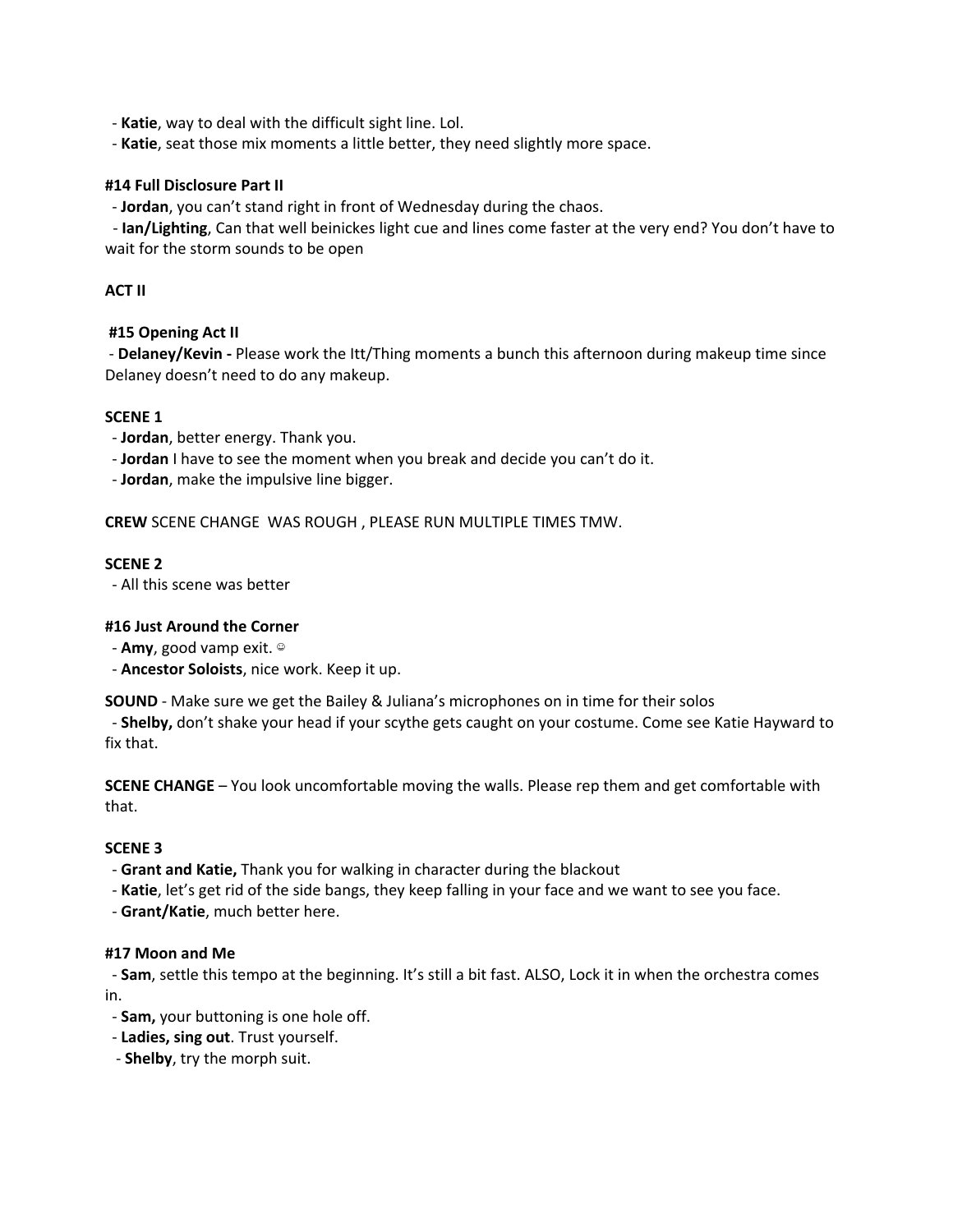- **CREW -** the rocket platform is still moving too late when Sam leaves the middle platform. Please talk that moment trough with Sam so we can get him to where he needs to be on time.

# **#18 Happy/Sad**

- **Amanda**, you are late again and you don't have anything before this. Please do not be late again.

-**CREW, Katie, Brooke, Olivia**, Have a crew member meet you with your tree so you don't even have to go off stage.

- **Ian**, lock that intro in better. It feels like you're ahead.

- **Ian**, this was not your best run of this. It's unsettled and you are jumping stuff right and left. Let it settle please.

# **SCENE 6**

- **Jordan**, fix your mic placement, it is pointing at the bottom of your chin and it needs to be inline more with your mouth. Also, more energy in this scene. Add energy, don't subtract it.

# **#19 Crazier Than You**

- **Zoey,** "but now I wonder" is sharp. Let it settle.

- **Zoey,** don't push. Use your technique.

- **Jordan,** fix how you deal with the ties. This is very awkward both times. See laura. It's also affecting your singing. You need to loosen it before you try to pull it up to your eyes and then tighten it again over your eyes

- **Grant**, so much better style/tone wise. <3 Thank you.

- **Grant**, don't bring the vibrato back on rock and roll. I loved the first section. Keep it that way.

- **Quartet** don't push at the end.

# **SCENE 7**

- **Finn**, what is that line? "Make me feel better mommy?" Help us to understand that better.

**Crew**, better scene change. Good.

# **SCENE 8**

- Ian, TWA-LET……….

# **#20 Not Toda**y

- **Ian**, see Mr. Hayward for a special note.

- Good, Ian.

# **SCENE**

- **Ian/Amy**, Clean up lines/pacing (first time through. Second time was better)

- **CREW,** curtain stuck on set piece. You can't fix it in the middle of the scene. It's very distracting. Pease be careful around the curtains so we don't rip holes in them. That is very expensive to fix

# **Live Before We Die**

- **Ian/Amy,** Fill the space after chloroform before the paris singing a little better . (happened both times) - **Ian/Amy,** Unwrap was awkward. Please practice it so it's smooth. (both times). Ian, don't say shoot if it doesn't go.